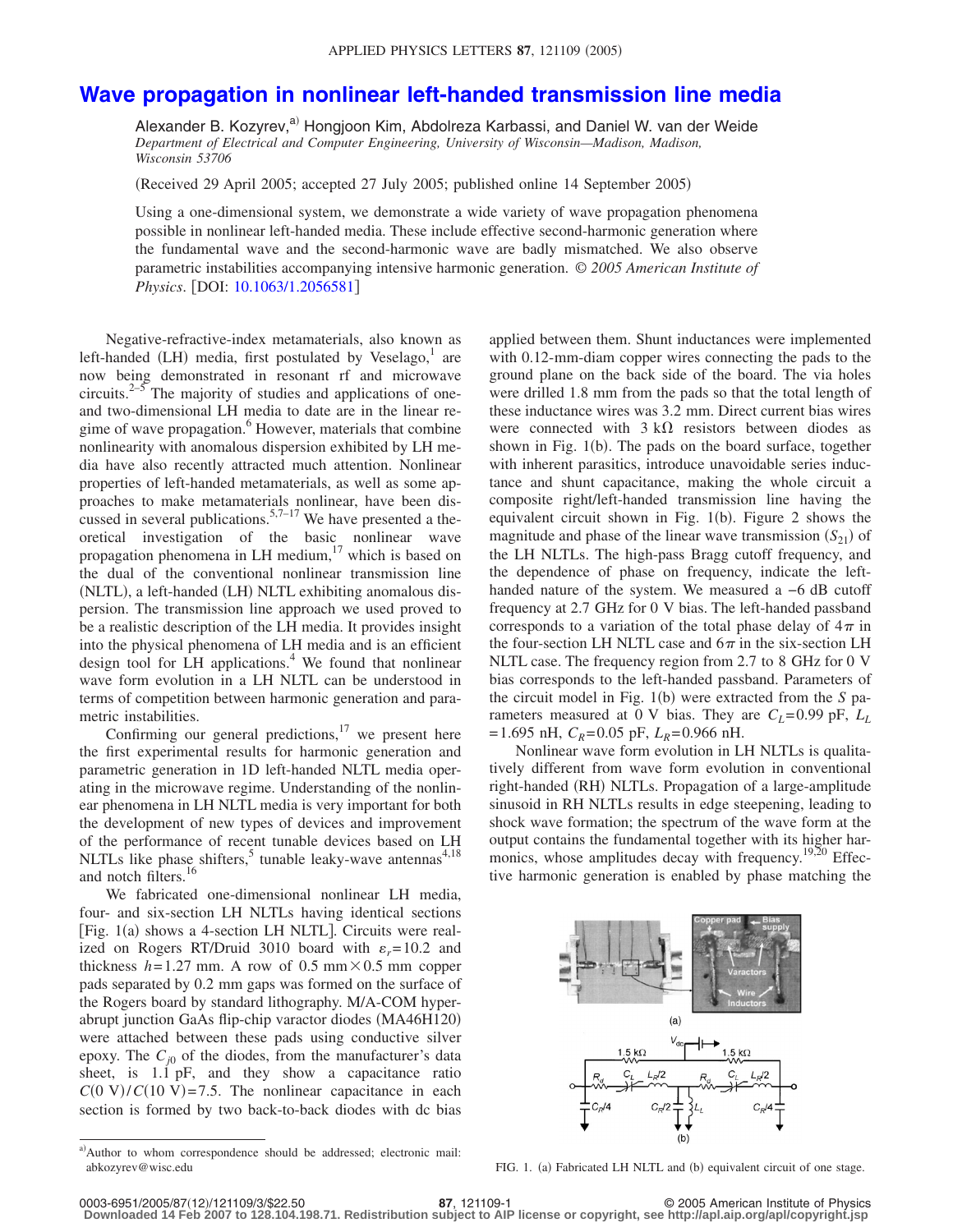

FIG. 2. Measured magnitude and phase of  $S_{21}$  parameter for four- and sixsection LH NLTLs.

fundamental with its higher harmonics. The impossibility of shock wave formation in LH NLTL enables complicated nonlinear phenomena from the interplay of higher harmonic generation and parametric instabilities due to interaction of counter-propagating waves enabled by anomalous dispersion.

Both simulation $17$  and our experiments with LH NLTLs confirm that harmonic generation dominates over parametric instabilities in short LH NLTLs. The amplitude of the second harmonic in the *n*th section of a LH NLTL  $V_2(n)$  can be obtained using a small signal approach described in Ref. 17

$$
|V_2(n)| \approx \frac{4K_N V_1^2(0)\sin^2\left(\frac{\beta_1}{2}\right) \cdot \sin^2(\beta_1)}{\sin\left(\frac{\beta_2}{2}\right) \cdot \left[\sin^2\left(\frac{\beta_2}{2}\right) - \sin^2(\beta_1)\right]}
$$

$$
\cdot e^{-\alpha n} \cdot |\sin[(\beta_2 - 2\beta_1)n/2]|, \tag{1}
$$

where  $K_N$  is a "nonlinearity factor" dependent only on diode parameters,  $V_1(0)$  is the voltage at the input of the LH NLTL,  $\alpha$  is the attenuation constant, *n* is the section number and  $\beta_1$ and  $\beta_2$  are propagation constants (phase shift per section) for the fundamental wave and its second harmonic, respectively.

The fundamental wave propagating in the LH NLTL is always badly mismatched with its higher harmonics due to inherent anomalous dispersion, yet the generation of higher harmonics can still be very effective. This is possible because of "amplitude singularities." The denominator in Eq. (1) has zeros when

$$
\sin^2(\beta_2/2) - \sin^2(\beta_1) \to 0. \tag{2}
$$

For example, using circuit parameters extracted from measured *S* parameters, this occurs when  $\beta_1 = 2.776$  and  $\beta_2$ = 0.731. Due to phase mismatch, the amplitude of the second harmonic varies rapidly with distance. This gives rise to a highly localized energy exchange between the fundamental wave and its second harmonic. It is apparent from Eq.  $(1)$ that the maximum amplitude of the second harmonic at the end of the *N*-section line is achieved when

$$
(\beta_2 - 2\beta_1)N = (2k + 1)\pi, \quad k = 0, 1, 2, 3... \tag{3}
$$

The same approach applied to RH NLTL predicts linear growth of the second-harmonic amplitude (in lossless case) due to its phase matching with fundamental wave. $17,21$  Thus, the theoretical analysis of second-harmonic generation in LH NLTLs shows that, despite the large phase mismatch, inherent anomalous dispersion enables the possibility of fasterthan-linear growth of the second-harmonic amplitude as predicted by Eq.  $(1)$  in a narrow frequency range where condition (2) is satisfied. A somewhat similar singular behav-



FIG. 3. Spectrum of the output wave form generated by a four-section LH NLTL fed by 2.875 GHz, +17.9 dBm input signal at reverse bias voltage of 6.4 V.

ior of the second-harmonic amplitude was predicted for the wave reflected from a slab of nonlinear LH medium.<sup>14</sup>

The measured results qualitatively confirm our predictions using small-signal analysis. Figure 3 shows the spectrum of the wave form from the output of four-section LH NLTL as measured with an Agilent E4448A Spectrum Analyzer, and corresponds to the maximum of the secondharmonic conversion efficiency. The measured value for the second-harmonic conversion efficiency in this four-section LH NLTL was 19% using a 2.875 GHz, +17.9 dBm input signal and a reverse bias voltage of 6.4 V. The secondharmonic power delivered into a  $50 \Omega$  load was +10.72 dBm. The fundamental wave is close to the Bragg cutoff frequency [note the magnitude of  $S_{21}$  for the foursection LH NLTL at bias voltage  $6 \text{ V}$  as shown in Fig. 2(a)], and thus falls into frequency range for which small signal analysis predicts amplitude singularity. The second-harmonic wave is close to the transmission maximum, which is located in the middle of the left-handed passband. A fundamental of 2.875 GHz generates numerous higher harmonics, with the second harmonic dominating over the fundamental and the other harmonics. Thus, the LH NLTL combines the properties of both a harmonic generator and a bandpass filter, and under certain conditions may provide an almost pure higher harmonic at its output.



FIG. 4. Spectra of the output wave form generated by a four-section LH NLTL fed by 2.875 GHz, +19 dBm input signal for different values of the bias voltage  $(a-4 V, b-4.95 V, c-5 V, d-6.3 V)$ . The results here are decreased by 6 dB due to a protection attenuator.

**Downloaded 14 Feb 2007 to 128.104.198.71. Redistribution subject to AIP license or copyright, see http://apl.aip.org/apl/copyright.jsp**